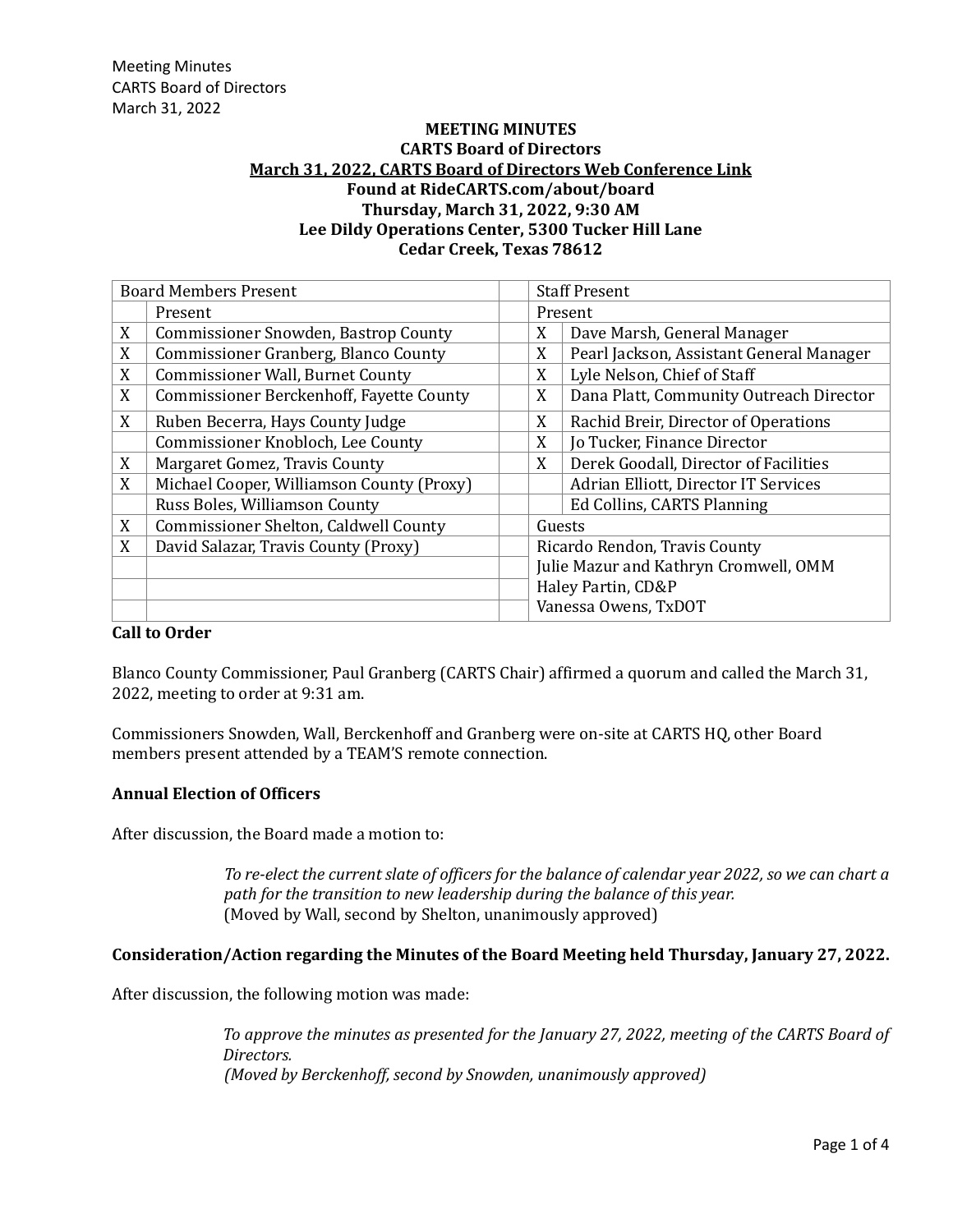## Meeting Minutes CARTS Board of Directors March 31, 2022 **Consideration/Action regarding entering into contract (Facility Use and Operation Agreement) with Greyhound Lines, Inc. for CARTS operation of that company's Austin bus terminal operations at the Eastside Bus Plaza with an effective date of June 1, 2022.**

Mr. Marsh reported on the continued negotiations with Greyhound on the plan for Eastside Bus Plaza becoming the location for the Austin Greyhound terminal operations. He outlined the opportunity it presents but affirmed the challenges it will present as well.

After discussion, the following motion was made:

*To authorize the General Manager to complete negotiations and enter into and execute a contract with Greyhound Lines, Inc. for CARTS operation of that company's Austin bus terminal operations at the Eastside Bus Plaza with an effective date of June 1, 2022. (Moved by Gomez, second by Wall, unanimously approved)*

#### **Financial Reports**

The Agency Financial Report was given by Jo Tucker, Finance Director. After discussion, the following motion was made:

> *To approve the financial reports as presented. (Moved by Gomez, second by Wall, unanimously approved)*

#### **Contracts and Grants Summary Review: Discussion/ Action as Necessary**

Jo Tucker, CARTS Finance Director, provided an overview of all open contracts and grants as noted the agenda under this item.

#### **Reports and Updates**

#### **Community Engagement Report, "Getting to Know CARTS."**

Dana Platt, Community Engagement Director, along with Hailey Partin of CD&P briefed the Board on the plans for the engagement process and enclosed a number of documents related to this activity.

**Update on project "Connecting People and Communities in the CARTS District" to develop a Transportation Development Plan (TDP) to guide the implementation of CARTS services for the time period 2023-2027. Ed Collins, Project Manager**

Mr. Marsh reported on the Transportation Development Planning project for Mr. Collins, Project Manager.

## **Update on the Project "CARTS Acquisition and Deployment of Door and Gate Access Control Technology." Lyle Nelson, Chief of Staff**

Mr. Nelson gave a report on the CARTS Acquisition and Deployment of Door and Gate Access Control Technology project.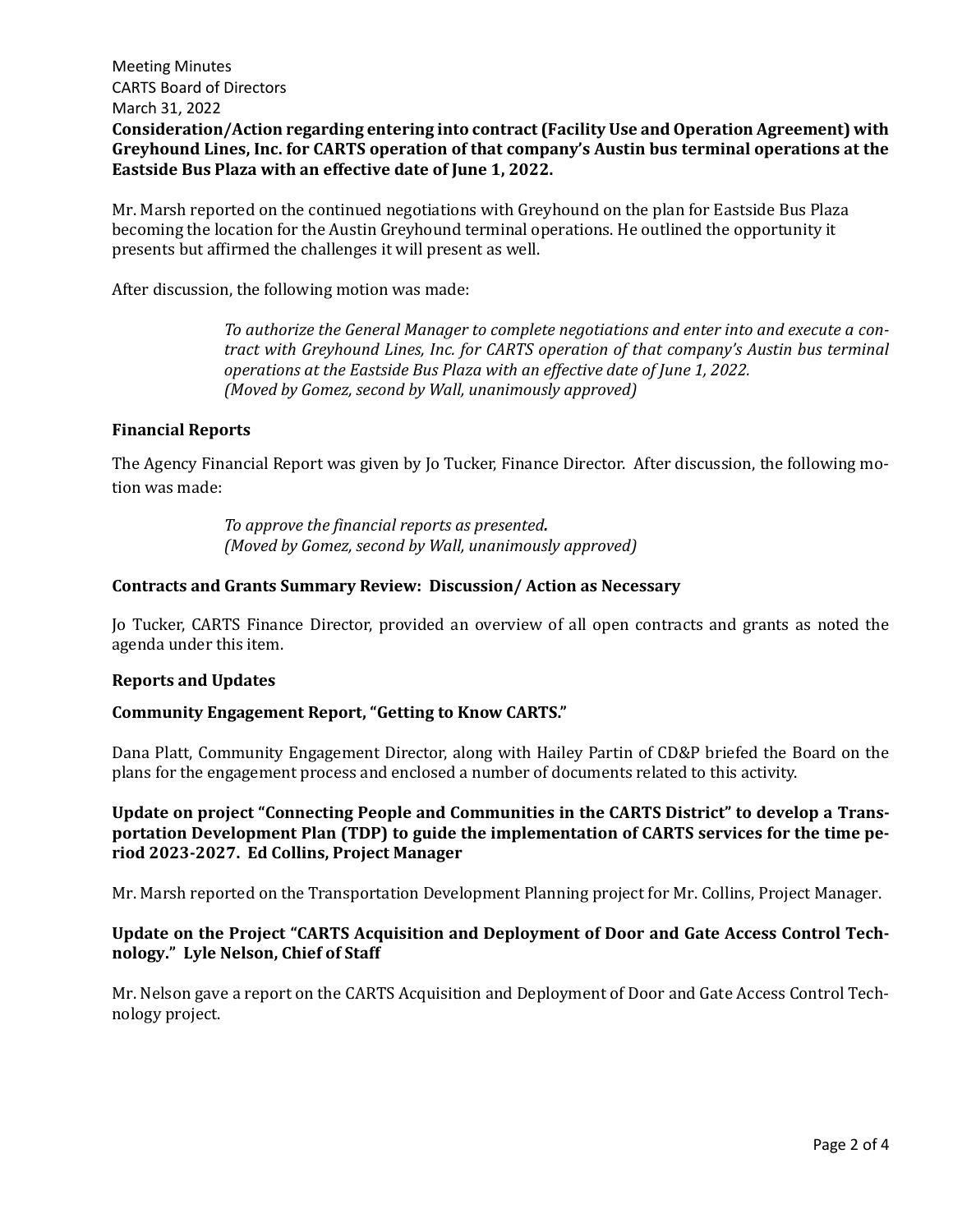# Meeting Minutes CARTS Board of Directors March 31, 2022 **Briefing on Federal Transit Administration (FTA) Triennial Review of CARTS Urban District for San Marcos/Redwood Urbanized area for FFY2019 (October 2018-September 30, 2019). Lyle Nelson, Chief of Staff**

Mr. Nelson briefed the Board on the Federal Transit Administration (FTA) Triennial Review of CARTS Urban District for San Marcos/Redwood Urbanized area for FFY2019 (October 2018-September 30, 2019).

## **Update on current Planning Projects, Report on Coordinated Call Projects for FY23**

Mr. Marsh stated that TXDOT Public Transportation offers planning assistance for smaller projects using a consultant team they have under contract and that we have requested assistance for two projects, both related to our microtransit initiatives:

- 1. To do a case study and review of the launch of microtransit in the CARTS District for the evaluation of its performance and the potential replicability of the project in other transit districts.
- 2. To evaluate strategies for the improvement and potential changes in the CARTS Country Bus operations and the effect the microtransit services may have on the profile for Country Bus services in the CARTS District.

He reported that we met with the consultant team and TXDOT staff and set a date for March 16th to launch projects with a completion date in May.

He also reported that he had requested extensions on all the remaining projects due to various reasons that will require we have more time to complete them.

## **Update on the CARTS San Marcos Urban Operations, Rachid Breir, Director of Operations**

Mr. Brier provided an update on San Marcos operations. Routine reports were included in the background materials.

## **Construction Updates, Derek Goodall, Director of Facility Development**

Derek Goodall, Director of Facility Development, reported on the Eastside Bus Plaza and Elgin Station, construction updates.

## **Update on Pre-authorized Bus Procurements.**

Mr. Marsh stated that we have completed all of our active bus capital projects and we anticipate additional funds in the coming months.

## **General Manager's Report: TXDOT and formula funding changes**

Mr. Marsh reported that we have been closely following the process wherein TXDOT will publish a rule change to alter the distribution of rural transit funding (Section 5311) by implementing a new formula distribution process for the funds Texas receives to support rural transit services. As Texas distributes its federal funding for rural transit one-year behind its authorization this formula funding change will affect our funds for the next fiscal year.